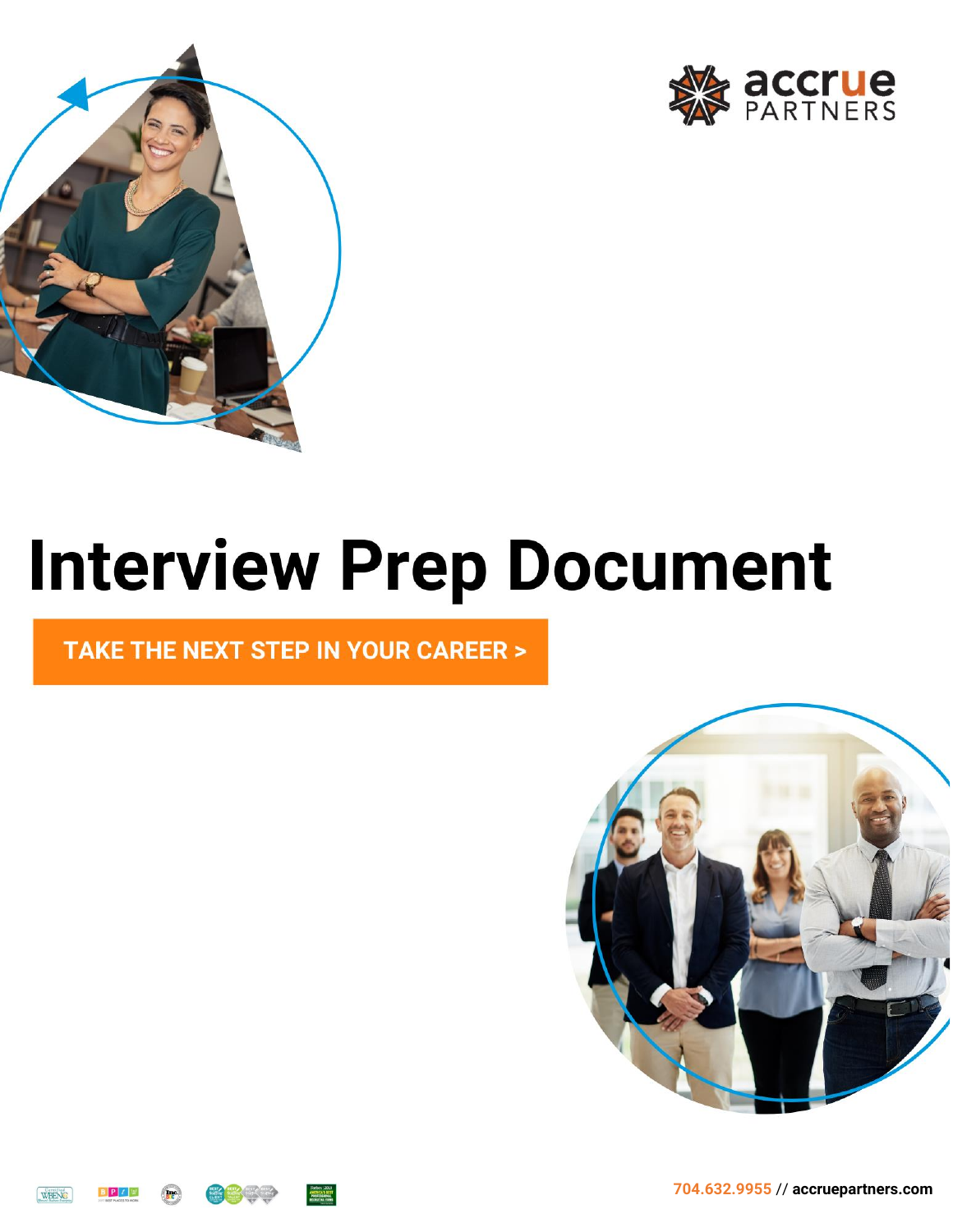

Thanks to your winning resume, and the way AccruePartners has presented your abilities to a prospective employer, you've been asked to interview with a company. *Are you prepared?* You may think you are, but one of the best ways to separate yourself from your competition for a position is to be prepared for anything that may come your way during the interview process. The following information is designed to help you understand exactly what you need to do to maximize your chances of receiving an offer.

First, let's consider what an interview is all about. By the time you are invited to meet with a prospective employer, the interviewer has already reviewed your resume in detail with AccruePartners and they are intimately knowledgeable about the hard facts of your employment history and skills. Therefore, the interview itself is a subtle, more subjective, part of your job search process. *First impressions are extremely important*. During each interview, each person you meet will be forming an opinion of you. They will be gauging your compatibility with the needs of the organization and they will be assessing their ability to work with you in the role they may hire you for. Every interview needs to be viewed as your only opportunity to make a good impression, even in cases when an organization requires multiples interviews prior to making an offer.

Be sincere and polite, and let your enthusiasm for the organization show. Let your knowledge of their company and the industry show through as well. Your resume likely gives examples of your skills as a team player. In the interview, you need to convince them that you fit within their team. In order to make the best impression possible you need to be prepared, anticipate questions, and know how to handle any situation that may arise unexpectantly.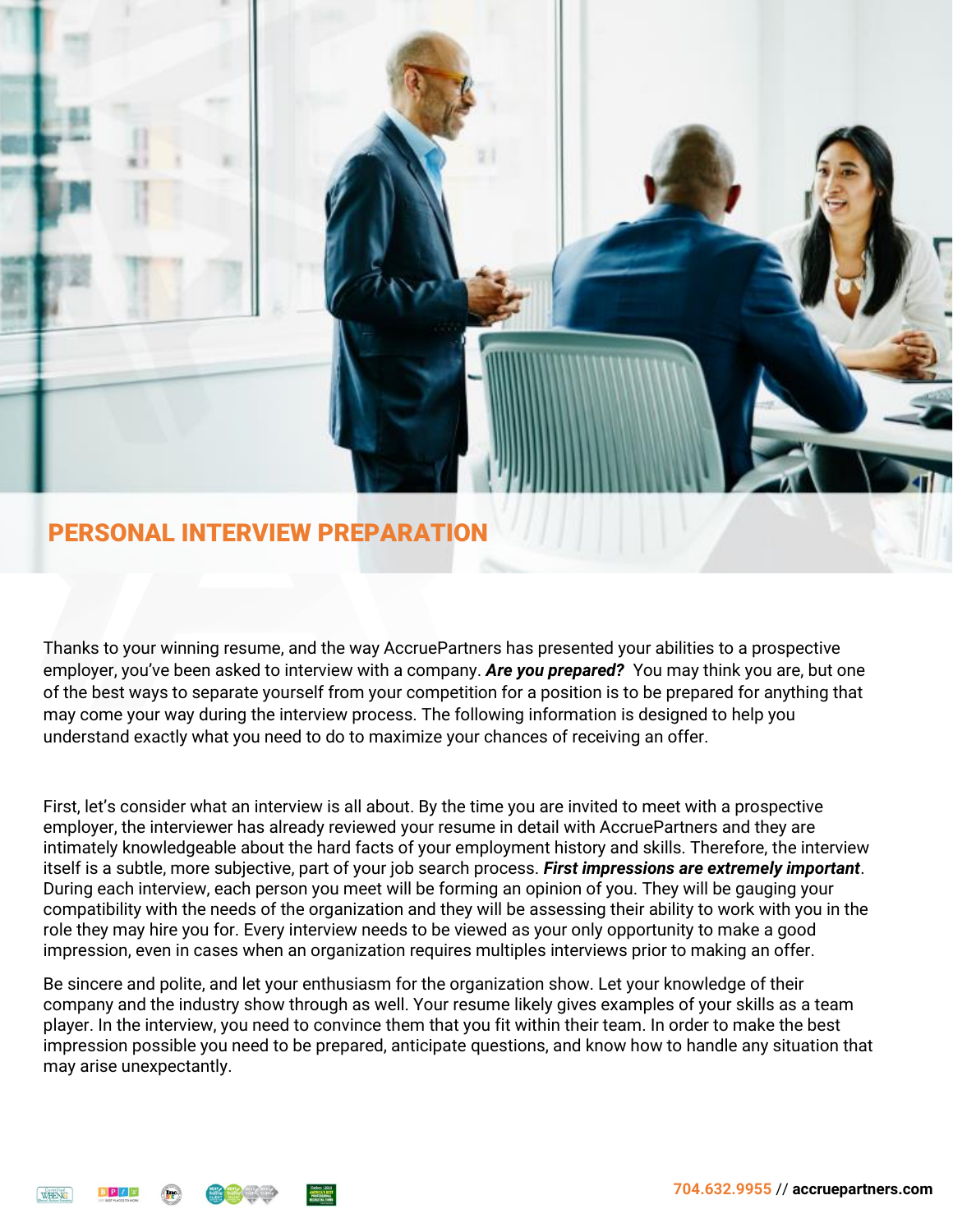# RESEARCHING THE COMPANY (The 5 W's)

Understanding the Who, What, When, Where and Why of a company is critical in preparing for an interview. This information can easily be found through researching: the company website, social media sites such as; LinkedIn, Facebook, Instagram and Twitter, Dun & Bradstreet, newspaper articles and/or trade publications.

Prior to the interview you should be able to speak intelligently about:

- » The company history
- » Recent mergers or acquisitions
- » Company locations
- » Competitors
- » Trends in the industry
- » Recent press releases
- » The leadership team
- » People you know who currently work for or have worked for the company

# ETIQUETTE & PRESENTING YOURSELF

- » Allow enough time to ensure heavy traffic or an accident will not cause you to be late. It is recommended that you arrive at least 10 minutes prior to the interview but no more than 15 minutes early. Sitting in your car in the parking lot because you've arrived early is better than risking arriving late.
- » Bring extra copies of your resume, a conservative portfolio and a pen. If you are applying for a creative position please bring copies of your portfolio.
- » Be sure you know how to pronounce the interviewers first and last names correctly. Address the interviewer only the name with which they introduce themselves.
- » Be polite to everyone, especially the receptionist. Everyone within the organization is important, and everyone within the organization is going to form a first impression of you.
- » Do not use your cell phone in anyway prior to the interview, make sure it is turned off prior to walking into the receptionist area.
- Be personable and professional; a smile helps relax everyone!
- » Greet your interviewer with a firm handshake.
- » Use professional verbiage. Casual language such as "cool" or "awesome" is considered unprofessional.
- » Do not chew gum, eat candy, smoke, or swear.
- » Do not interrupt the interviewer, even if you think you know what they are going to ask. Similarly, do not go off on a tangent and answer a question that was not asked.
- » 93% of communication is nonverbal. Sit up straight and smile, Do not slouch, cross your legs or cross your arms. Think about the tone and inflection of your voice as you respond to questions.
- » NEVER bad-mouth previous employers.

# VIRTUAL INTERVIEW ETIQUETTE

- $\lambda$  Test your technology check your internet connectivity and confirm that your camera/mic are working. If there is an echo, you may need to make an environment change.
- » Set the scene and minimize distractions find a room with optimal lighting and an appropriate background. Platforms such as Microsoft Teams and Zoom allow you to "blur" your background so that you are the main focus.
- » Sit down prepared just because you are on your computer during an interview doesn't mean you should be researching the company while on the call. Just like an in person interview you should do your homework before the meeting
- $\lambda$  Practice, don't memorize be as genuine as you would be in a formal, in-person interview

# PROPER ATTIRE

First impressions are extremely important. Your appearance (and smell) can be equally as important as what you say.

Do not wear perfume, cologne or heavy make-up. Some interviewers find it offensive, and worse yet, some are allergic. A well-groomed, freshly bathed appearance is all that is necessary.

**FOR WOMEN:** A suit or conservative dress is appropriate attire. Minimal amounts of jewelry. Stylish low heels are appropriate. Form-fitting or low-cut blouse or dresses should NOT be worn.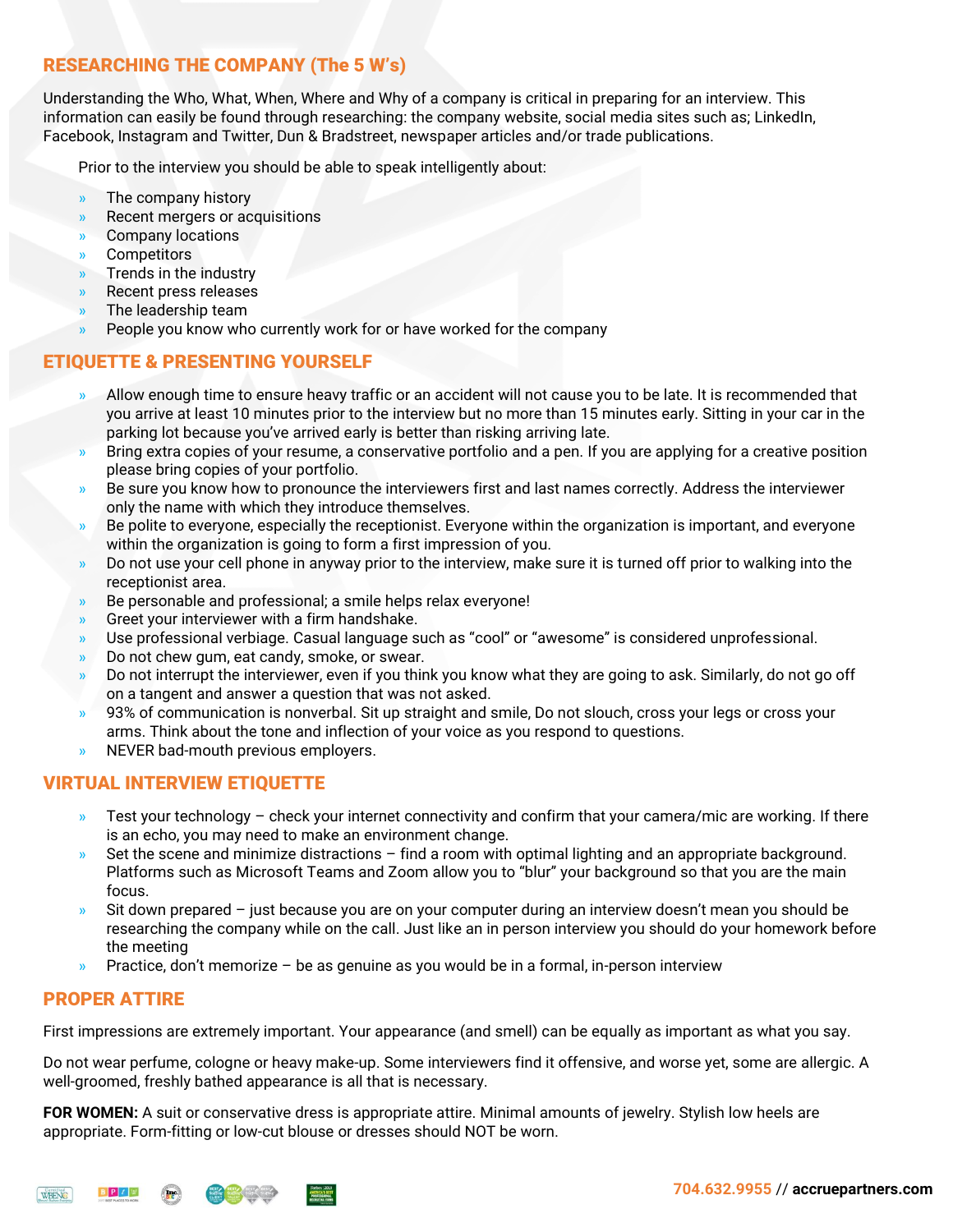**FOR MEN**: A conservative business suit, long-sleeved shirt and tie are the best choice of attire. Wear matching socks and polished shoes. Do not wear jewelry other than a wedding ring and a watch.

\*IF YOU ARE FEELING UNSURE ABOUT THE APPROPRIATENESS OF THE ATTIRE YOU PLAN TO WEAR, CALL ACCRUEPARTNERS $^\star$ 

## INTERVIEW QUESTIONS TO BE PREPARED TO ANSWER

**Practice, Practice, Practice!** Give thought to the questions you might be asked and prepared to Make an Impact in your responses for each one. Behavior-based interviewing is becoming more common. This is based on the idea that the best predictor of a candidate's future performance is his/her past performance. These types of questions target your specific work experience and require a more detailed response. Expect to be asked many standard interview questions, as well as behavior-based interview questions.

#### STANDARD INTERVIEW QUESTIONS

- » Tell me about yourself?
- » Describe a difficult problem you have had to deal with and how you overcame it?
- » What do you know about our company/industry?
- » What is your greatest strength? Weakness?
- » Why would you want to work here?
- » Where do you see yourself in 5 years?
- » Why are you leaving your current position?

## BEHAVIOR BASED INTERVIEW QUESTIONS

- » Can you describe a time when your work was criticized?
- » Have you ever been on a team where someone was not pulling their own weight?
- » Give me an example of a situation at work where you felt you went above and beyond? This is a great time to show how your Work with Passion and Purpose!
- » What is your greatest failure and what did you learn from it?
- » Tell me how you handle giving someone difficult feedback?

# THE STARCH METHOD

The STARCH method is used to help you formulate strategic answers for behavior-based interview questions.

#### S/T – Situation/Task

» Clearly describe the situation or task (paint the picture).

#### A – Action

» What "action(s)" did you take to overcome or accomplish?

#### R – Result

» What are the "results/outcome?" Describe results that have a relatively positive outcome.

#### $CH - Chanae$

» What "change(s)" would you make if you had to do it all over again? How can you Be Better Than Yesterday?

## POLISH YOUR SOCIAL MEDIA

Your social media profile is like the cover to your book: It should be clean, vaguely explain what your work and life are about and give a hint at your personality – nothing else. It is important to ensure your online profiles, not just LinkedIn, aren't going to contain something that may lower your chances of landing that new job. How to clean up and enhance your online profiles:

- » Set your accounts to private
- » Create a solid, purely professional LinkedIn profile if you don't already have one
- » Follow publications in your industry
- » Follow influencers in your industry and share their content
- » Connect with your extended network
- » Get a professional photo
- » Be careful what you post and delete old posts or tweets
- » Join a professional group
- » Google yourself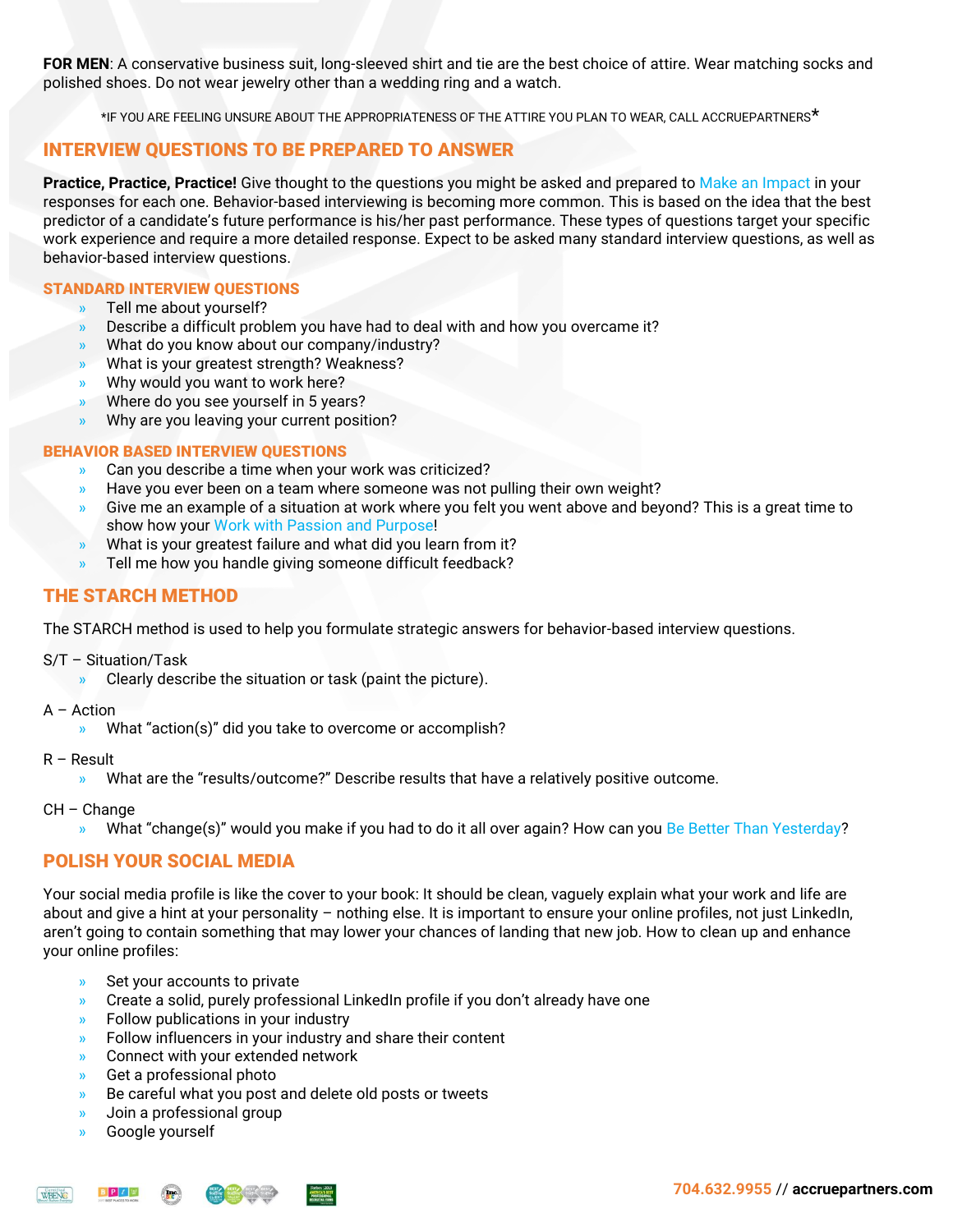# QUESTIONING THE INTERVIEWER

Most interviewers will ask at the end of an interview if you have any questions. How you respond will play into their evaluation of you, so be prepared to ask insightful, well thought-out questions. Make sure you asked at least a few questions so you don't appear passive and uninterested in the position.

- » Make a list of any questions you have regarding the company. Don't ask questions you are able to find out the answer to from an online search or from asking AccruePartners.
- » Do not ask about compensation and benefits. You should have some idea of the salary and benefits from your conversations with AccruePartners. If not, you will be given that information at the appropriate time in the process. These types of questions make you seem more interested in what they can do for you and less enthusiastic about the position.

#### SOME QUESTIONS YOU SHOULD CONSIDER ASKING

- » Describe the competitive environment in which the organization operates.
- » What are the top 3 attributes that would make someone successful in this role?
- » What obstacles does the organization anticipate in meeting its goals?
- » How have the organization's goals changed over the past 3 years?
- » What is the culture like?
- » Why do you like working at this company?
- » What can I do to best prepare myself for a job at your company?
- » What challenges do you see me having in this position?
- » What obstacles have commonly been met in reaching corporate goals?
- » What resources are available from the company and what must be found elsewhere to reach position objectives?

### THE MOST IMPORTANT QUESTION

#### The last question you must always ask every interviewer is, *"What challenges do you see me having in this position?"*

Listen very carefully to how the interviewer responds. If they respond with a resounding "no," you have done a good job covering all the issues that are important to them. However, if they respond with something like, "You appear to have all the qualifications we're looking for, but…" Listen for that "but." Whatever comes afterwards is an area you need to readdress with them. Try to go over your experiences in that area one more time in an effort to re-strengthen their view of your experience.

## FOLLOWING UP AFTER THE INTERVIEW

Follow up immediately with a brief, sincere thank you email to each person you interviewed with. This is a great opportunity to extend your first impression and Invest in Relationships. Do not text your thank you.

## ACCRUEPARTNERS INTERVIEW PREP VIDEOS

Click on the below options to hear from our Subject Matter Experts!

- » [What Are Your Strengths?](https://www.youtube.com/watch?v=10UuxQ1jgrk)
- » [The STARCH Method](https://www.youtube.com/watch?v=IrprVI_POB0&t=23s)
- » [Tell Me About Your Weaknesses](https://www.youtube.com/watch?v=Q27YQyfyQQ4&t=4s)
- » Questions for [The Interviewer](https://www.youtube.com/watch?v=55OH0NZrZ3w&t=40s)
- » [Tell Me About Yourself](https://www.youtube.com/watch?v=tX_uvAa7O40&t=13s)



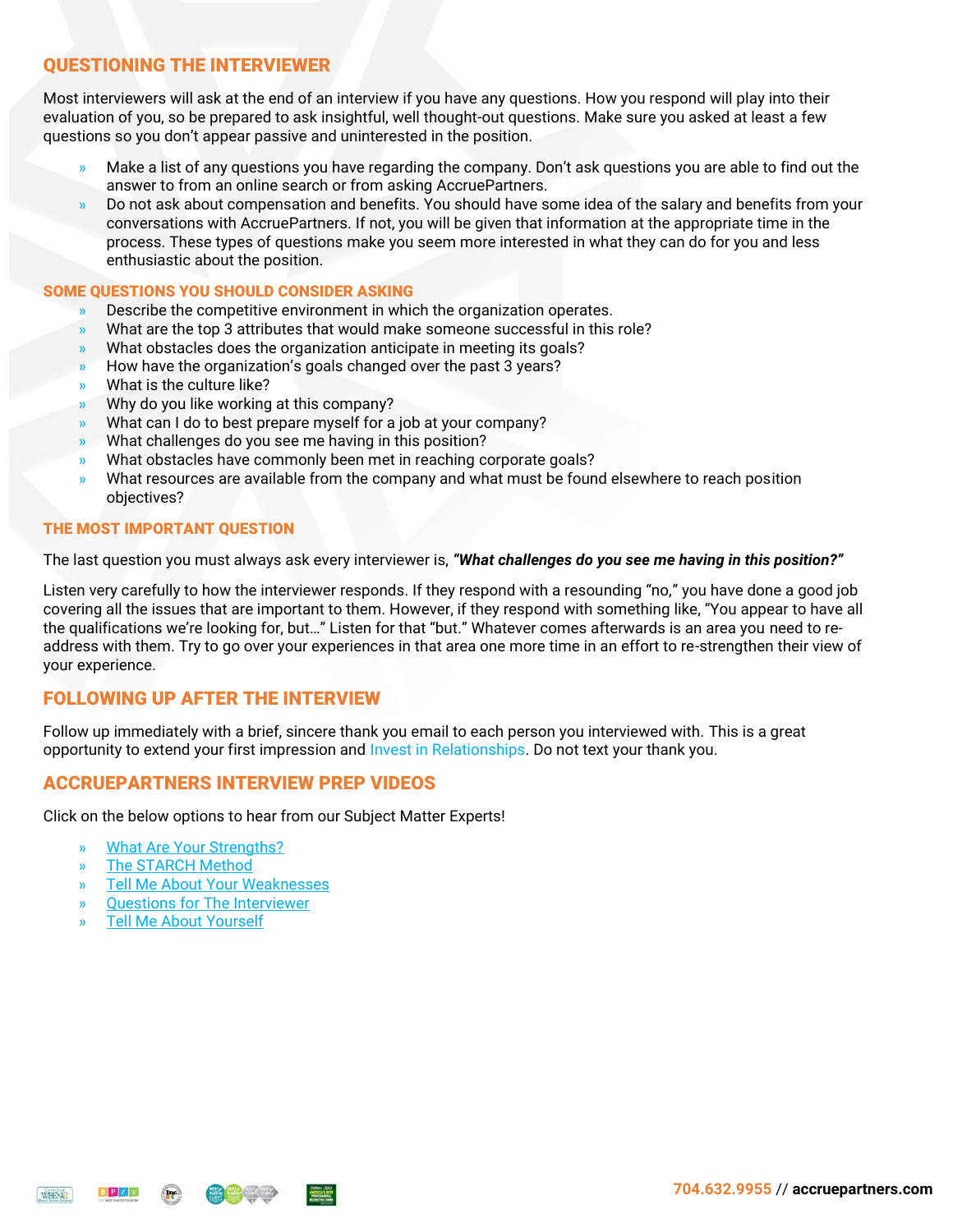### **These next two pages are some excellent articles written by experts we encourage you to read prior to going on any interview.**

## HOW TO SELL YOURSELF IN A JOB INTERVIEW BY DANIEL BORTZ MONSTER CONTRIBUTOR

Unless you're actually in sales, the very concept of selling yourself during a job interview can be daunting. You don't want to sound arrogant or corny, or worse, desperate. But learning how to self-promote in a convincing manner is what the job interview is all about.

The good news is you can learn how to confidently talk about yourself – specifically your skills, knowledge, and career achievements – with a little effort. These tips can help you close the sales on a job offer.

#### LOOK THE PART

Many hiring managers will form their first impression of you based on what you're wearing. Granted, the right interview attire depends on the company you're auditioning for and the culture of the organization, says Portland, Oregon-based career and job search coach Vicki Lind. "You want to dress up one notch above what the employees are wearing," she recommends. In addition, you need to physically project confidence. "Your body language has to reinforce what you're selling," says Atlanta-based career coach Gia Ganesh.

In other words, your nonverbal cues – mainly your eye contact, hand motions, posture, and tone of voice – are critical when selling yourself to a hiring manager.

#### TAILOR YOUR ELEVATOR PITCH

Ganesh says you should have a 30 to 60 second self-introduction prepared in advance, but this elevator pitch has to be customized to the job you're interviewing for.

"You can't create a single elevator pitch that will work for every audience," says Stamford, Connecticut-based executive coach Anne Marie Segal. "You have to be speaking to the pain points of the company." After all, your goal is to present yourself as the solution to their problems.

Look closely at the job posting to assess the company's needs and the job responsibilities, and then tweak your pitch accordingly. Do your research and find what matters most to the company – go to their website and social media pages and read their mission statement, recent press releases, and any initiatives they're undertaking – and then tailor your pitch.

#### ALWAYS QUANTIFY YOUR ACHIEVEMENTS

"Metrics sell," says Cole, which is why it's important to use hard numbers when describing your accomplishments. So, instead of saying, "I led a successful project," say, "The project I led reduced costs by 35%, shaved four days off from start to finish, and landed us seven huge new clients in the first 10 days," Cole recommends.

Also avoid using empty clichés, like saying that you're a "team player" or "hard worker." Instead, back up your claims with relevant stories that show how you've applied your skills in the past.

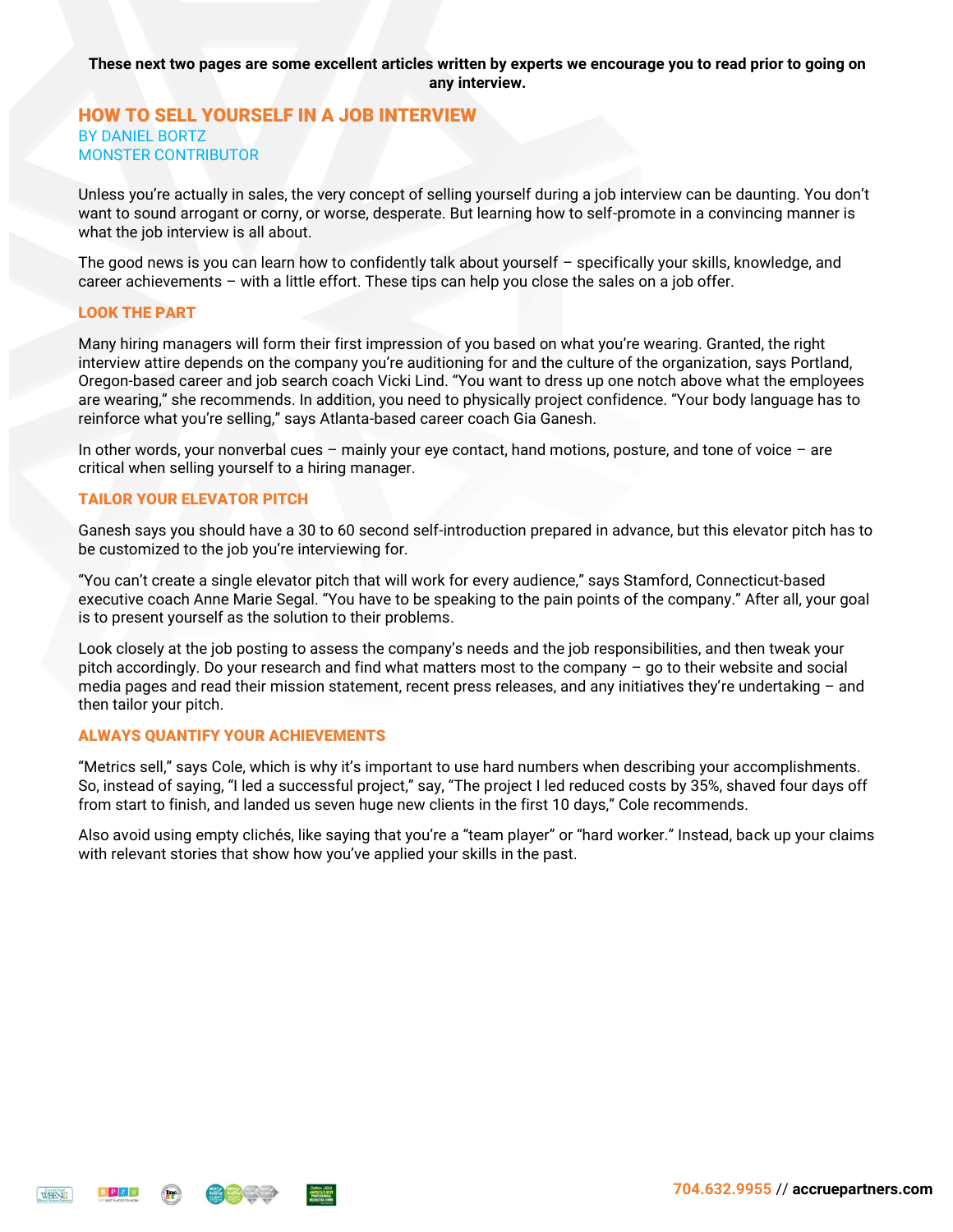#### VIRTUAL INTERVIEWING: 5 USEFUL TIPS TO HELP YOU ACE YOUR VIRTUAL INTERVIEW BY HEIDI LYNNE KURTER FORBES

As businesses begin to re-open and start hiring again, many are erring on the side of caution and choosing to keep their interviews virtual. For many job seekers, virtual interviewing is a new concept and something they've never done before. Despite being held online, virtual interviews should be treated as if they were conducted in the office.

The biggest mistake many candidates make when interviewing remotely, is not paying attention to the details such as their outfit, their background or being prepared. Consequently, this hurts their chances of moving forward.

Here are five useful tips to help you ace your virtual interview and impress your future employer.

#### TEST EQUIPMENT BEFOREHAND

An oversight many candidates make is waiting a few minutes before the interview to test their equipment and attempt to learn the platform. It's then they realize they need to download a program or encounter technical issues in the process. As a result, they jeopardize their first meeting and impression due to being late to the interview.

As soon as the interview is confirmed, take the time to double-check the interview platform, internet connection and anything else that could possibly create problems. Make sure the microphone and headphones work when connected as well as the video. If there is a lag with your internet, try rebooting your router, reaching out to the provider for assistance or finding a new location that has a stronger internet connection.

#### RESEARCH THE CULTURE, IDENTIFY GAPS AND READ THE REVIEWS

The secret to gaining a competitive advantage over other candidates is doing your homework on the company and seeing how you can sell your skills and fill the gaps. You can do this by watching some of their videos, reading reviews from current employees on Glassdoor, reading the website and checking out their social media. Likewise, spend a few minutes looking up the interviewer on LinkedIn. The information you learn might help you find common ground. For example, if they've both worked at the same company in the past, this is a great conversation point that will help create a connection.

By taking the time to research the company outside of their About Me page, it shows you're genuinely interested in the position and how you'll fit into the culture. Kenny Trinh, CEO of [Netbooknews](https://www.netbooknews.com/), said "those who don't take virtual and phone interviews seriously are the ones who have issues." He added, "show that you are committed and take the initiative to understand everything that you can about the company."

#### FAMILIARIZE YOURSELF WITH COMMON QUESTIONS

The worst thing you can do is go into an interview blindly without any preparation for the questions they could potentially ask. Most companies rely heavily on two types of interview questions: situational and behavioral. Behavioral interview questions focus on past experiences while situational questions present hypothetical situations that ask candidates how they would handle it.

Visiting the company page on Glassdoor could prove to be helpful as candidates typically share interview questions they've been asked. You can use this as a reference point as well as researching commonly asked behavioral and situational interview questions. Even if all of the questions aren't asked, you'll have some experiences to refer back to instead of being caught off guard.

Some examples of behavioral and situational questions are:

- Describe a time in which you had many competing priorities. How did you prioritize and complete them?
- Tell me about a time you had to collaborate with a colleague who was difficult to work with?
- What would you do if you were working on a project that was almost at completion but the goals or priorities changed?
- How would you handle it if you were unsatisfied with your job?

In addition to being prepared for common interview questions, have your resume and other documents ready that you can refer back to when needed. Furthermore, if you have any verifiable data or hard numbers to back up what you've done in previous roles, make sure to incorporate them into your answers.